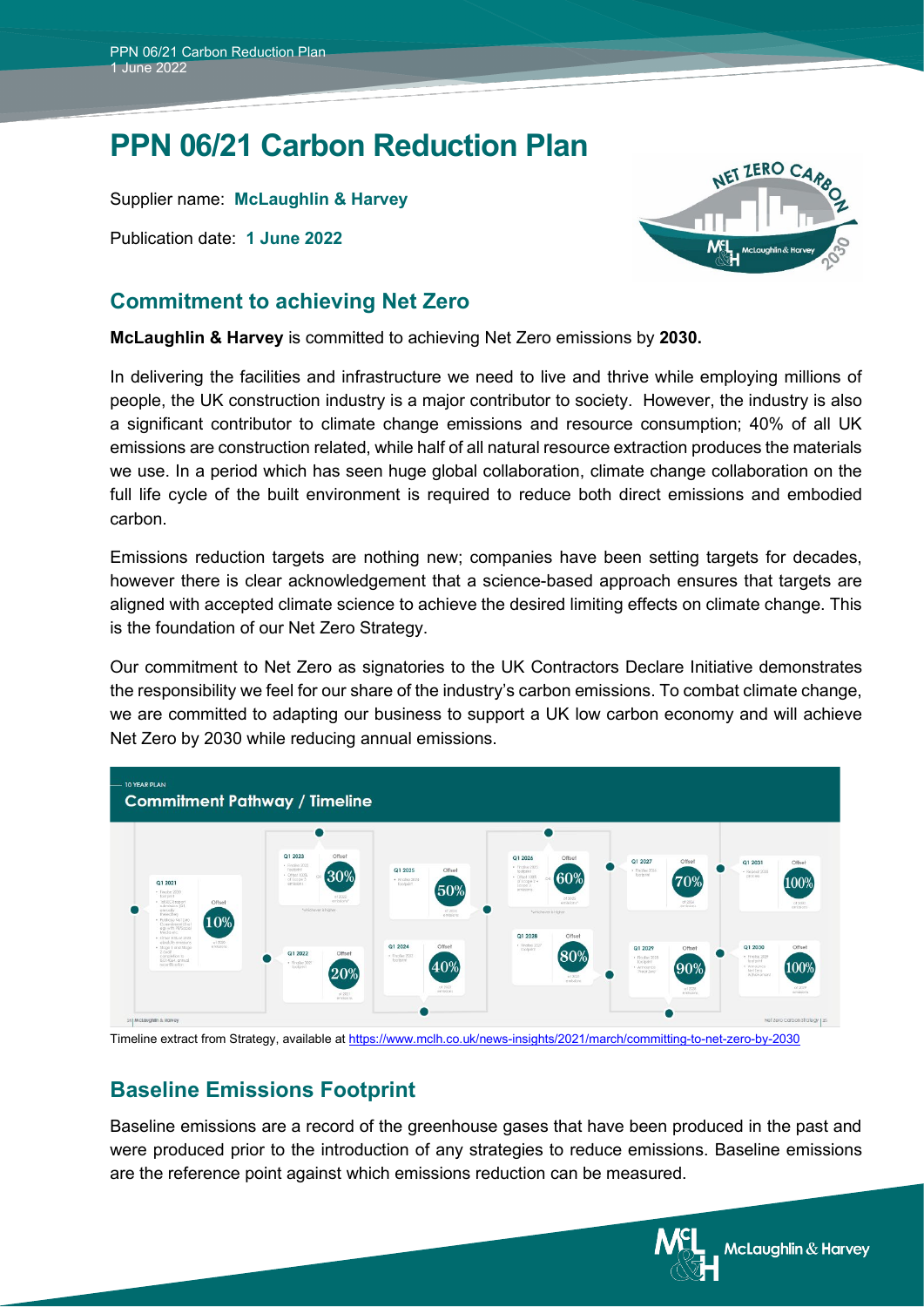#### **Baseline Year: 2019**

#### **Additional Details relating to the Baseline Emissions calculations.**

*Our baseline year has been set as 2019, with 2021 data validated by formal external audit due to achieving certification to ISO14064 early in 2022. The standard covers all of our emissions across all three Scopes, and will help drive our Net Zero strategy by ensuring that we give equal attention to all aspects of our business no matter the scale or extent of individually Scoped emissions.*

| <b>Baseline year emissions: 2019</b> |                            |
|--------------------------------------|----------------------------|
| <b>EMISSIONS</b>                     | TOTAL (tCO <sub>2</sub> e) |
| Scope 1                              | 10,222                     |
| Scope 2                              | 498                        |
| Scope 3                              | 4,165 (included sources)   |
| <b>Total Emissions</b>               | 14,885                     |

### **Current Emissions Reporting**

| <b>Reporting Year: 2021</b> |                            |
|-----------------------------|----------------------------|
| <b>EMISSIONS</b>            | TOTAL (tCO <sub>2</sub> e) |
| Scope 1                     | 2940.95                    |
| Scope 2                     | 1060.70                    |
| Scope 3                     | 6655.44 (included sources) |
| <b>Total Emissions</b>      | 10657.09                   |

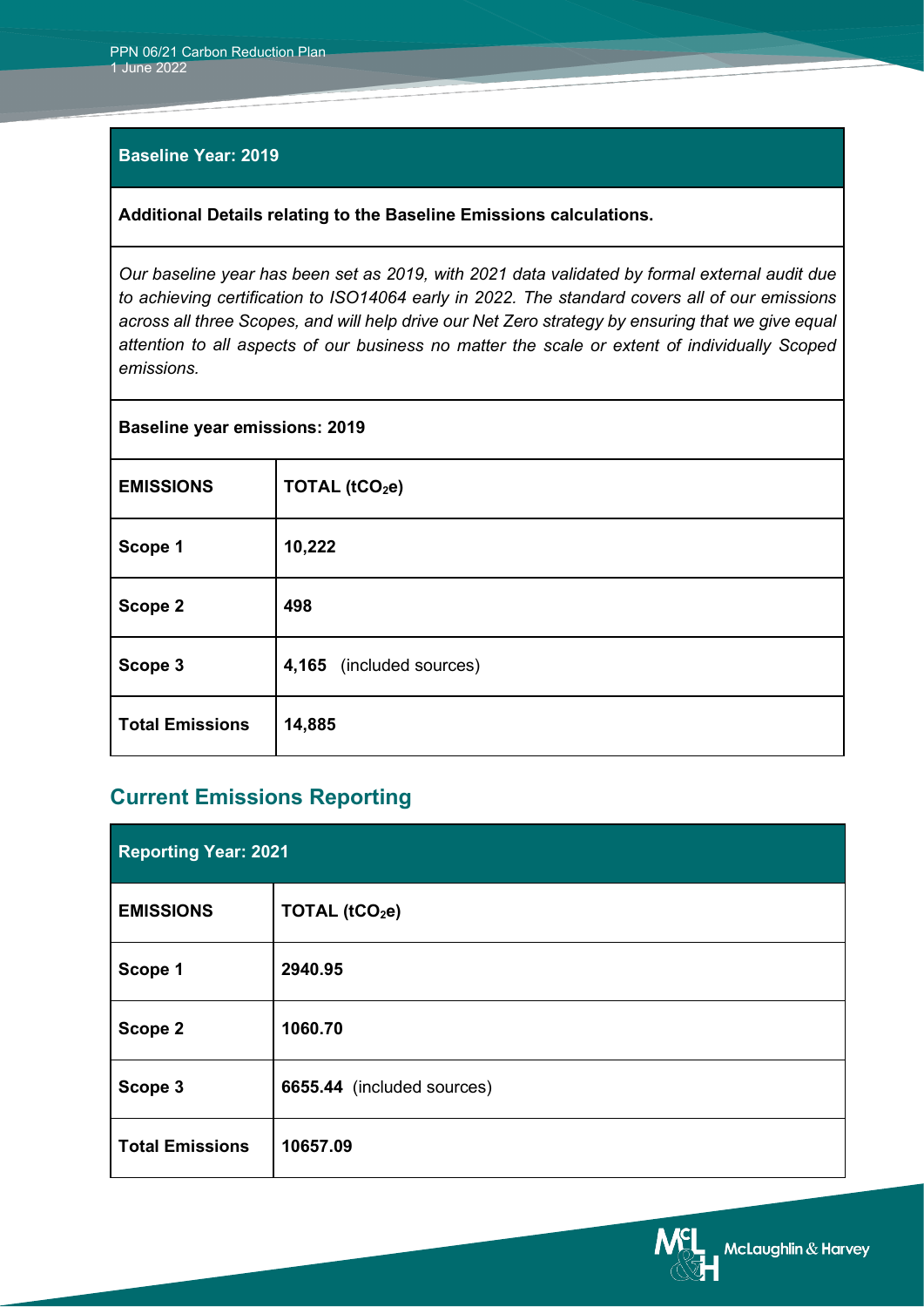### **Emissions Reduction Targets**

In order to continue our progress to achieving Net Zero, we have adopted the following carbon reduction targets.

We project that carbon emissions will decrease over the next three years to circa 4,000 tCO<sub>2</sub>e by 2024. This is a reduction of 73%.

Our Company objective is that we will be Certified Net Zero by 2030 at the latest.

Progress against these targets can be seen in the graph below:



## **Carbon Reduction Projects**

#### Completed Carbon Reduction Initiatives

The following environmental management measures and projects have been completed or implemented since the 2019 baseline. The carbon emission reduction achieved by these schemes equate to 4228 tCO2e, a 28% reduction against the 2019 baseline and the measures will be in effect when performing the contract.

- Achievement of certification to ISO14064 in relation to Greenhouse Gas Measurement, Reporting and Verification;
- Certified Carbon Literacy Training for all staff and supply chain partners, certified by the Carbon Literacy Trust;
- Installation of EV charge points at our Office
- Use of biofuels on projects;
- Project level trials of solar/hybrid generators;